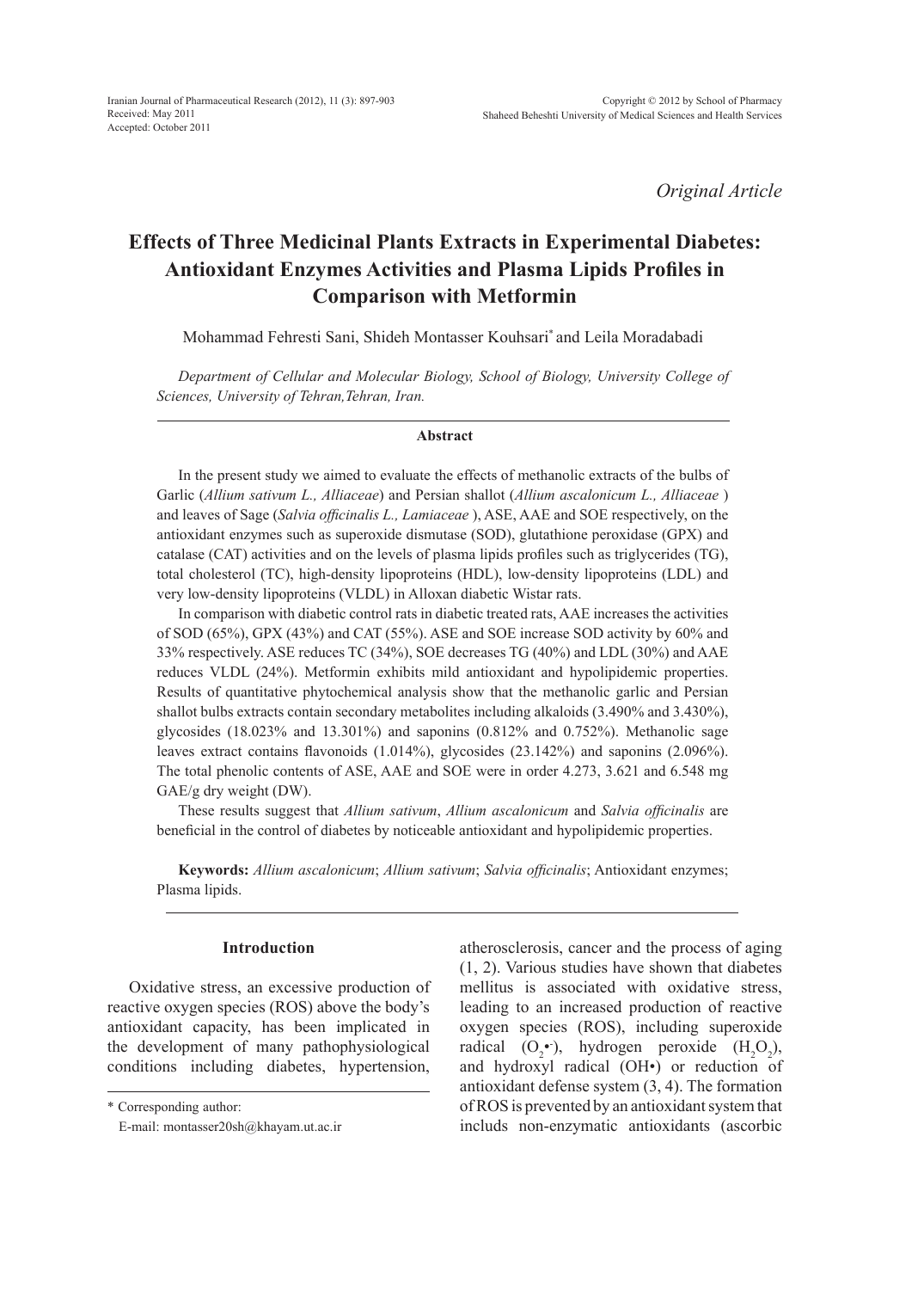acid, glutathione, tocopherols), enzymes regenerating the reduced forms of antioxidants, and ROS–scavenging enzymes such as superoxide dismutase (SOD), glutathione peroxides (GPX) and catalase (CAT) (5, 6). It is well established that the risk of cardiovascular disease due to atherosclerosis enhance with increasing concentration of total cholesterol and augmented levels of triglycerides in the plasma (7, 8). Patients with type 2 diabetes have a twofold to fourfold excess risk of coronary artery disease as compared to non diabetic patients and many of the primary risk factors for coronary artery disease frequently coexist in these patients (9, 10).

Since the synthetic drugs have undesirable side effects or contraindications, the World Health Organization (WHO) has recommended the evaluation of traditional plants treatments for diabetes (11). Medicinal plants are widely used worldwide to address a variety of health problems. About 25 to 50% of current pharmaceuticals are derived from plants (19, 20). Plants are rich in a wide variety of phytochemical metabolites which are divided into two groups: Primary and Secondary metabolites. Primary metabolites consist of common sugars, amino acids, proteins and chlorophylls, while Secondary metabolites include glycosides, alkaloids, saponins, phenolic compounds, terpenes steroids and anthraquinones (21).

Garlic is known to be effective in decreasing plasma cholesterol and can inhibit LDL oxidation (12). Garlic bulbs active principle agent is allicin, a sulfur-containing compound that with its breakdown products gives to garlic its characteristic odor (13). Also, S-allyl cysteine sulfoxide which is a major antioxidant component of garlic extract has scavenging free radicals property and reduce lipid peroxidation (14). Analysis of Persian shallot extracts has confirmed the presence of flavones and polyphenolic derivatives, suggesting that it also may have antioxidant properties (15, 16). The antioxidant properties of sage extracts is due to its constituents, mainly phenolic compounds such as carnosic, rosmarinic, caffeic and salvianolic acids (17, 18).

In this study we have examined the

antioxidant and hypolipidemic effects of methanolic extracts of *Allium sativum*, *Allium ascalonicum* and *Salvia officinalis* in Alloxan induced diabetic rats.

#### **Experimental**

#### *Chemicals and reagents*

SOD and GPX kits were purchased from Randox (Antrim, UK). The kits for determination of triglyceride (TG), total cholesterol (TC), high-density lipoproteins (HDL) were from ChemEnzyme (Tehran, Iran), Hemoglobin Reagent Set from ZiestChem (Tehran, Iran). All other chemicals and solvents were of the highest commercial grade from Merck (KGaA, Germany) or from Sigma (St. Louis, MO, USA).

## *Preparation of methanolic extracts: ASE, AAE and SOE*

Plants materials used in this study consisted of the bulbs of *Allium sativum L. and Allium ascalonicum L*. and the leaves of *Salvia officinalis L*. All plants materials were obtained from Tehran province of Iran. They were authenticated by Professor Ahmad Qahraman and voucher specimen as follows: *Allium satium L.,* 35842, *Allium ascalonicum L.*, 35351 and *Salvia officinalis L*., 37221 and were deposited at the herbarium of University of Tehran, Tehran, Iran. About 200gr of dried and ground bulbs of garlic and Persian shallot and leaves of sage were extracted with 300 ml methanol (80%) in a Soxhlet apparatus for 72 h. After extraction, the solvent was filtered and then evaporated by Rotavapor. The percentage yields based on the dried starting materials were 20% for garlic, 17% for Persian shallot and 23% for sage. The powders were stored in the dark at 4°C until being used.

# *Preparation of Alloxan-induced diabetic Wistar rats*

Male Wistar rats (*Rattus norvegicus allivias*), weighing 200-250 g were used in this study (Pasteur Institute, Tehran, Iran). Animals were housed six per standard rat cage, in a room with a 12:12 h light/dark cycle and controlled temperature ( $22 \pm 1$ °C). There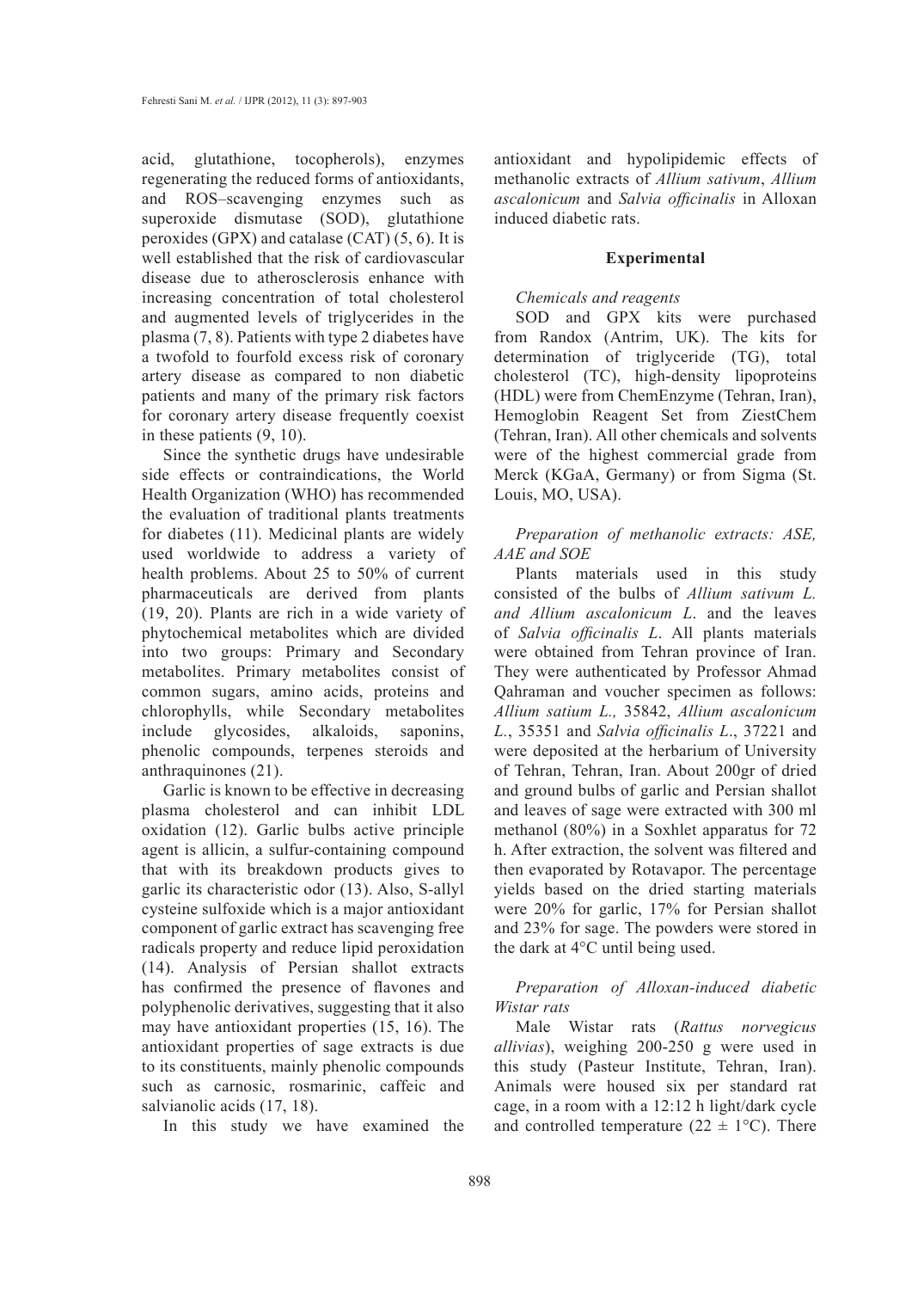were six rats per group in each experiment. The procedures were performed in accordance with institutional guidelines for animal care and use. Diabetes was induced in overnight fasted rats by subcutaneous injection of Alloxan monohydrate (100 mg Kg-1 , Sigma, St. Louis, MO, USA), dissolved in citrate buffer  $(pH = 4.5)$ , according to a previously described method (22, 23).

## *Experimental design*

The rats were divided into the six groups, each with six animals. Group I (NC): Normal rats treated with vehicle alone; Group II (DC): Diabetic rats treated with vehicle alone; Group III (ASE+D): Diabetic rats treated with ASE at the dose of 500 mg kg−1 BW; Group IV (AAE+D) : Diabetic rats treated with AAE at the dose of 500 mg kg−1 BW; Group V (SOE+D): Diabetic rats treated with SOE at the dose of 250 mg Kg-1 BW; Group VI (Met+D): Diabetic rats treated with metformin, 100 mg Kg-1 BW.

At the end of 21 days of treatment, rats were anesthetized by ether, their blood was collected in both ordinary and EDTA coated tubes for the estimation of plasma lipids levels and superoxide dismutase (SOD), glutathione peroxidase (GPX) and catalase (CAT) activities. Metformin was used as the reference drug.

## *Estimation of antioxidant enzymes activities*

The blood of 21 days treated rats were collected in EDTA coated tubes. The activities of SOD (EC: 1.15.1.1) and GPX (EC: 1.11.1.9) were measured using commercial kits. CAT (EC: 1.11.1.6) activity was measured by method of Aebi (24). Activities were expressed as K or U/gHb. The total hemoglobin of samples was measured by a hemoglobin Reagent kit.

## *Estimation of blood lipids*

After 21 days of treatment, rats were anesthetized using ether, their blood was collected from heart in ordinary tubes, was allowed to clot, and then, the clotted blood was centrifuged at 2500 rpm for 5 min. Triglycerides, total cholesterol and high-density lipoproteins were estimated using commercial kits. Lowdensity lipoproteins and very low-density lipoproteins were calculated by formula (25).

*Phytochemical analysis of ASE, AAE and SOE*

Phytochemical analysis was carried out on the plants crude extracts. The total phenolic content for each extract was analyzed with the Folin-Ciocalteau method and was expressed as gallic acid equivalents (GAE) in milligrams per gram dry material (26).The method of Allen's commercial organic analysis was used for flavonoids determination (27). Alkaloids were determined by method of Henry (28). Glycosides were measured using the method of Analytical Committee of Royal Society of Chemistry. The method of Brunner (29) was used for Saponins determination and the method of strumeyer and malin (30) was used for Tannins.

## *Statistical analysis*

All data are presented as means  $\pm$  S.D. for six rats in each group. Comparisons between groups and between time points were made by oneway analysis of variance (ANOVA) followed by Duncan's test to analyze the difference. Differences were considered significant when p-values were less than 0.05. All statistical analyses were performed using SPSS (SPSS Inc, Chicago, USA).

## **Results and Discussion**

*Effects of ASE, AAE and SOE on antioxidant enzymes activities*

The effects of ASE, AAE and SOE are demonstrated in Table 1. As compared with DC group, in ASE+D group, SOD, GPX and CAT activities significantly increased (60%,  $p \le$ 0.0001),  $(27\%, p < 0.001)$  and  $(63\%, p < 0.043)$ respectively. In AAE+D group, significant increases were observed in SOD, GPX and CAT activities (65%,  $p < 0.0001$ ), (43%,  $p < 0.0001$ ) and  $(55\%, p < 0.043)$  respectively. In SOE+D group significant raise in SOD  $(33\%, p <$ 0.0001) and GPX (24%,  $p < 0.001$ ) activities was observed. Metformin enhanced only slightly the activity of SOD (8%  $p < 0.043$ ) in comparison with DC group.

*Effects of ASE, AAE and SOE on blood lipids levels*

Table 2 shows the effects of ASE, AAE and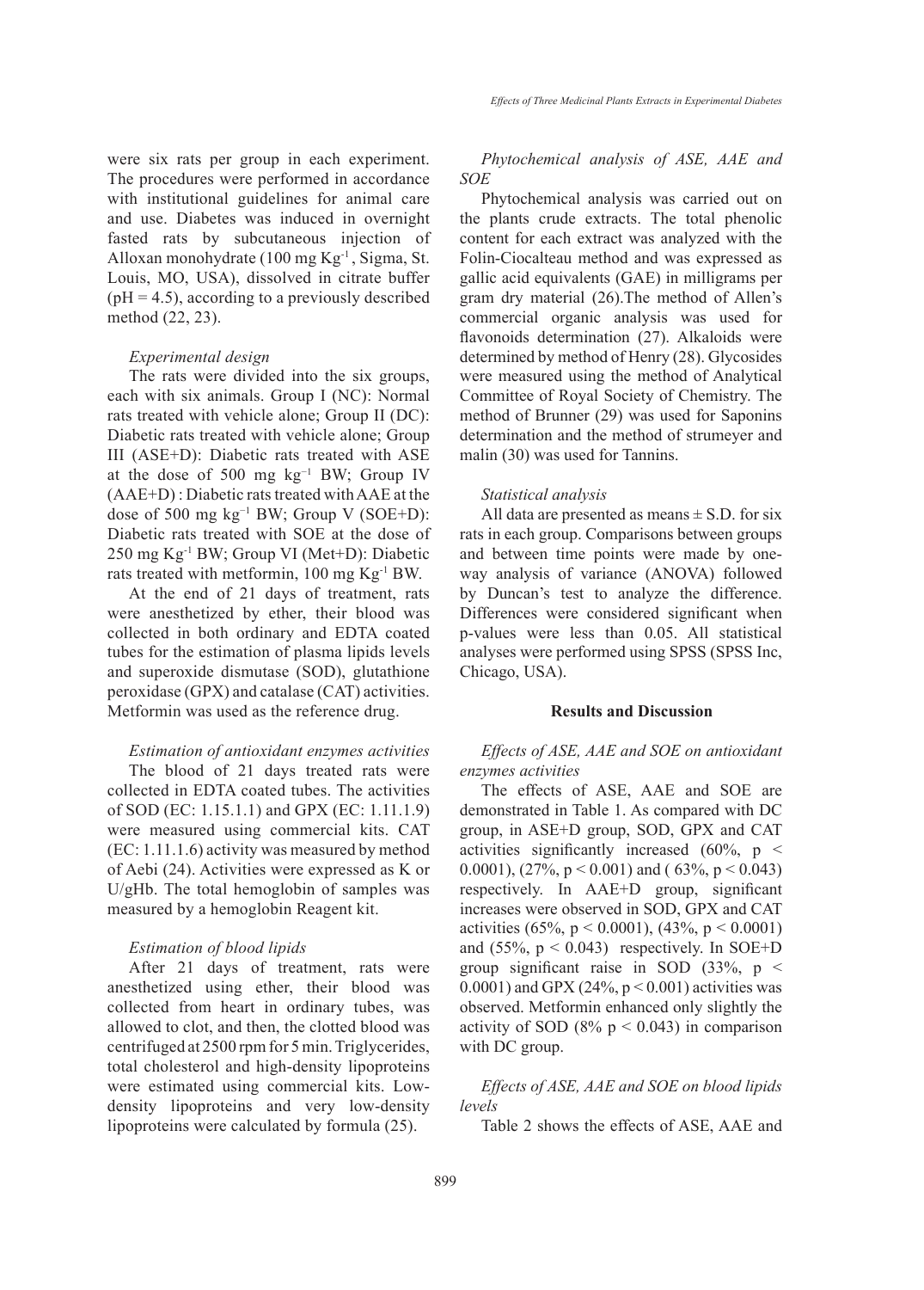| Groups  |                    | <b>Blood antioxidant enzymes</b> |                               |                               |  |
|---------|--------------------|----------------------------------|-------------------------------|-------------------------------|--|
|         | Dose $(mg/Kg)$ bw) | $SOD$ (U/g Hb)                   | GPX (U/g Hb)                  | CAT(K/g Hb)                   |  |
| NC.     | ۰                  | $2943 \pm 104.4$ <sup>a</sup>    | $51.31 \pm 4.2$ <sup>a</sup>  | $1.57 \pm 0.6^{\circ}$        |  |
| DC      |                    | $1945.8 \pm 21.6$                | $33.11 \pm 3.74$              | $0.541 \pm 0.011$             |  |
| $ASE+D$ | 500                | $3125.4 \pm 54.2$ <sup>a</sup>   | $42.2 \pm 5.21^b$             | $0.882 \pm 0.12$ °            |  |
| $AAE+D$ | 500                | $3214.3 \pm 83.2$ <sup>a</sup>   | $47.5 \pm 4.2$ <sup>a</sup>   | $0.839 \pm 0.09$ °            |  |
| $SOE+D$ | 250                | $2591 \pm 9.13$ <sup>a</sup>     | $41.33 \pm 2.08^{\mathrm{b}}$ | $0.598 \pm 0.04$ <sup>e</sup> |  |
| $Met+D$ | 100                | $2118.1 \pm 29.7$ °              | $37.31 \pm 5.51$ <sup>e</sup> | $0.551 \pm 0.07$ <sup>e</sup> |  |

**Table 1.** Superoxide dismutase (SOD), glutathione peroxidase (GPX) and catalase (CAT) activities in erythrocytes of ASE, AAE and SOE treated Alloxan-diabetic rats.

NC: normal control, DC: diabetic control, ASE+D: diabetic rats treated with 500 mg kg−1 BW of *Allium sativum* bulbs methanolic extracts, AAE+D: diabetic rats treated with 500 mg kg<sup>-1</sup> BW of *Allium ascalonicum* bulbs methanolic extracts, SOE+D: diabetic rats treated with 250 mg kg−1 BW of *Salvia officinalis* leaves methanolic extracts respectively, Met+D: Diabetic rats treated with metformin. Each value is the mean  $\pm$  SD of ten separate experiments.  $^{a}p < 0.0001$  vs. DC.  $^{b}p < 0.001$  vs. DC.  $^{c}p < 0.043$  vs. DC.  $^{e}p > 0.156$  vs. DC.

SOE on blood lipids levels in Alloxan induced diabetic rats. In ASE+D, AAE+D, SOE+D and Met+D groups, TG significantly reduced (21%,  $p < 0.001$ ), (35%,  $p < 0.0001$ ), (40%, p  $(0.0001)$  and  $(12\%, p < 0.041)$  respectively, as compared with DC group. In comparison with diabetic control group, ASE, AAE and SOE significantly reduce TC (34%, p < 0.0001),  $(22\%, p < 0.001)$  and  $(24\%, p < 0.001)$ respectively. LDL reduced mainly in AAE+D group (28%,  $p < 0.001$ ), SOE+D group (30%,  $p < 0.001$ ) and ASE+D group (16%,  $p < 0.041$ ). In AAE+D and SOE+D groups, VLDL reduced significantly (24%,  $p < 0.001$ ) and (22%,  $p <$ 0.001) respectively. In comparison with DC group, HDL shows no difference in plants extracts treated groups ( $p > 0.156$ ).

# *Phytochemical analysis of ASE, AAE and SOE*

The total phenolic contents of ASE, AAE and SOE were 4.273, 3.621 and 6.548 mg GAE/g dry weight (DW) respectively (Figure 1). The results of phytochemical analyses of methanolic extracts of garlic and Persian shallot showed appreciable amount of glycosides, alkaloids and saponins and lesser amounts of tannins and flavonoids (Table 3). Phytochemical analyses of methanolic extracts of sage showed considerable amounts of glycosides, flavonoids and saponins and trace amounts of tannins and alkaloids (Table 3).

In diabetes mellitus, hyperglycemia can simply inactivate antioxidant enzymes such as SOD, CAT and GPX by glycating these proteins

**Table 2.** Effect of VFE on serum triglycerides (TG), total cholesterol (TC), high-density lipoprotein (HDL), low-density lipoprotein (LDL) and very low-density lipoprotein (VLDL) in Alloxan-diabetic rats, after 21 days of treatment.

|         | Dose (mg/Kg bw)          | Serum lipids (mg/dL)    |                              |                              |                               |                              |
|---------|--------------------------|-------------------------|------------------------------|------------------------------|-------------------------------|------------------------------|
| Groups  |                          | TG                      | TC.                          | HDL.                         | LDL.                          | VLDL.                        |
| NC.     | ٠                        | $85.2 \pm 4.8^{\circ}$  | $79.5 \pm 4.8^{\text{a}}$    | $39.2 \pm 5.1^{\circ}$       | $21.2 \pm 5.6^{\circ}$        | $15.3 \pm 2.4^{\circ}$       |
| DC      | $\overline{\phantom{a}}$ | $147.6 \pm 7.1$         | $118.3 \pm 7.8$              | $28.6 \pm 5.6$               | $46.9 \pm 11.4$               | $26.3 \pm 2.1$               |
| $ASE+D$ | 500                      | $115.4 \pm 6.4^{\circ}$ | $77 \pm 6.2^{\text{a}}$      | $31.4 \pm 3.7$ <sup>e</sup>  | $39.3 \pm 7.2$                | $23.61 \pm 2.7$ <sup>e</sup> |
| $AAE+D$ | 500                      | $95.3 \pm 4.6^{\circ}$  | $91.3 \pm 4.7^{\circ}$       | $29.5 \pm 5.4^{\circ}$       | $33.6 \pm 3.8^{\circ}$        | $19.8 \pm 1.32^{\mathrm{b}}$ |
| $SOE+D$ | 250                      | $87.33 \pm 3.7^{\circ}$ | $89.33 \pm 5^{b}$            | $29.6 \pm 2.08$ <sup>e</sup> | $32.67 \pm 3.51^{\mathrm{b}}$ | $20.33 \pm 1.54^{\circ}$     |
| $Met+D$ | 100                      | $129.4 \pm 5.3^{\circ}$ | $106.7 \pm 7.7$ <sup>e</sup> | $27.1 \pm 6.2$ <sup>e</sup>  | $42.5 \pm 8.9^{\circ}$        | $24.6 \pm 1.3^{\circ}$       |

NC: normal control, DC: diabetic control, ASE+D: diabetic rats treated with 500 mg Kg−1 BW of *Allium sativum* bulbs methanolic extracts, AAE+D: diabetic rats treated with 500 mg Kg−1 BW of *Allium ascalonicum* bulbs methanolic extracts, SOE+D: diabetic rats treated with 250 mg Kg−1 BW of *Salvia officinalis* leaves methanolic extracts respectively, Met+D: Diabetic rats treated with metformin. Each value is the mean  $\pm$  SD of ten separate experiments.  $^{a}$  p < 0.0001 vs. DC.  $^{b}$  p < 0.001 vs. DC.  $^{c}$  p < 0.043 vs. DC.  $^{e}$  p > 0.156 vs. DC.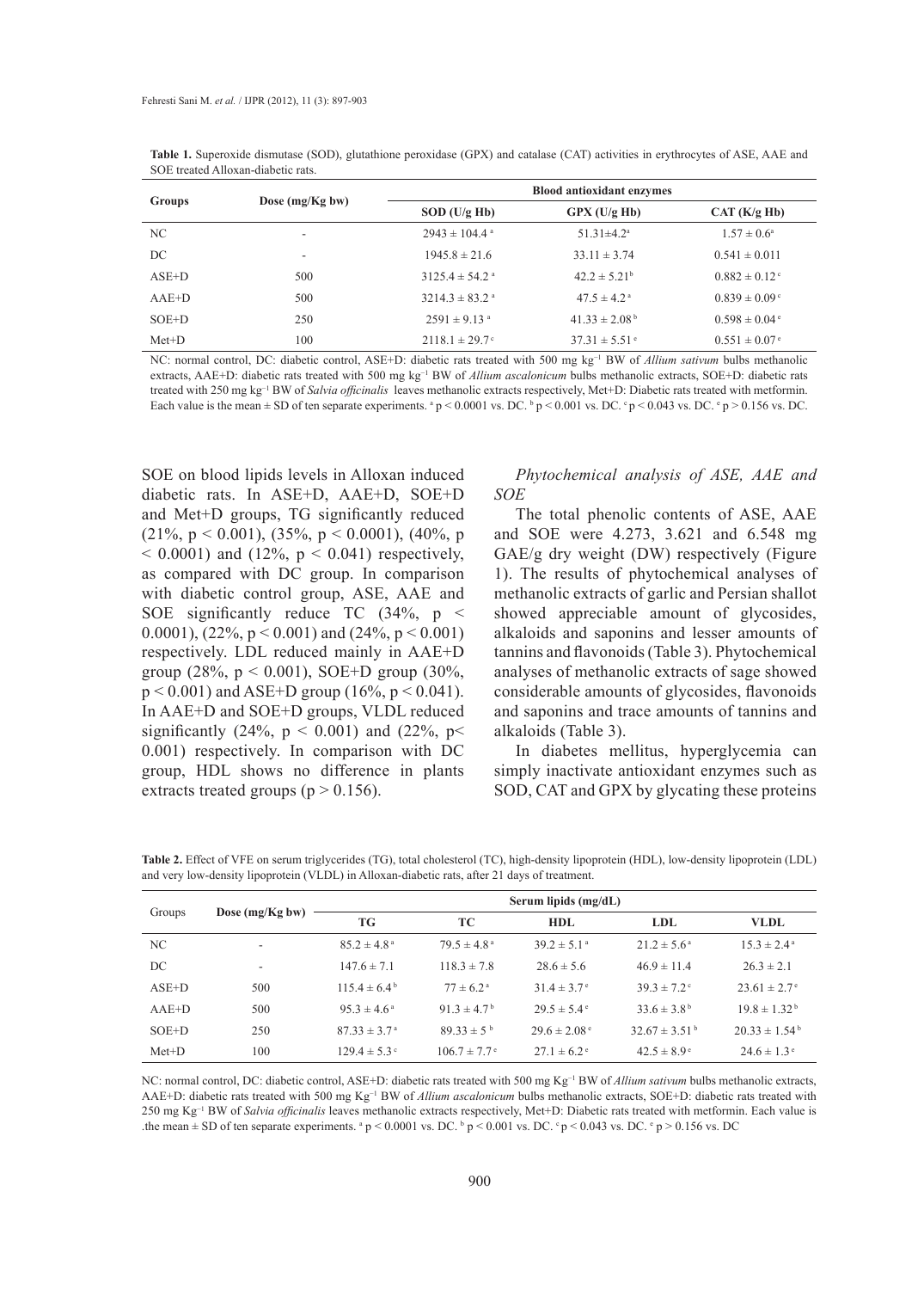| Phytochemical | Garlic $(\%)+SD$   | Shallot $(\%)+SD$  | sage $(\%)+SD$     |
|---------------|--------------------|--------------------|--------------------|
| Flavonoids    | $0.049 \pm 0.001$  | $0.051 \pm 0.001$  | $1.014 \pm 0.071$  |
| Alkaloids     | $3.490 \pm 0.014$  | $3.410 \pm 0.013$  | $0.054 \pm 0.001$  |
| Saponins      | $0.812 \pm 0.031$  | $0.752 \pm 0.011$  | $2.096 \pm 0.011$  |
| Tannins       | $0.053 \pm 0.001$  | $0.049 \pm 0.031$  | $0.812 \pm 0.011$  |
| Glycosides    | $18.023 \pm 0.089$ | $13.301 \pm 0.172$ | $23.142 \pm 0.136$ |

**Table 3.** Phytochemical constituents of methanolic extracts off garlic, Persian shallot and salvia.

Each value is a mean of six determinations.

and induces oxidative stress which in turn causes lipid peroxidation (31, 32). Decreased antioxidant enzymes levels and enhanced lipids peroxidation have been well documented in Alloxan-induced diabetes (33-36). In the enzymatic antioxidant defense system, SOD is one of the important enzymes and scavenges the superoxide radicals by converting them to  $H_2O_2$ and molecular oxygen. The observed decrease in SOD activity in diabetic control rats could result from inactivation by  $H_2O_2$  or by glycosylation of the enzyme, which have been reported to occur in diabetes. CAT and GPX are involved in the elimination of  $H_2O_2(37, 38)$ .

Based on the findings of the present study, oral administration of ASE, AAE and SOE increased the antioxidant enzymes levels in red blood cells of Alloxan-diabetic rats. ASE and AAE show noticeable increases in SOD, GPX and CAT activities although SOE have milder effects only on SOD and GPX activities. In



**Figure 1.** Total phenolic contents of ASE, AAE and SOE by methanolic extraction.

The total phenolic contents of ASE, AAE and SOE were in order 4.273, 3.621 and 6.548 mg GAE/g dry weight (DW).

conclusion, Decreased levels of SOD and CAT in the diabetic state may be due to inactivation caused by reactive oxygen species. In treatment groups the increased CAT activity could be due to higher production of  $H_2O_2$ . It is possible that CAT activity, which in turn would protect SOD inactivation by  $H_2O_2$ , and would cause an increase in SOD activity. Increase in SOD activity would protect GPX and CAT against inactivation by superoxide anion (39). Meformin, used as a reference drug, also show slight increase in antioxidant enzymes activities which is due to its hypoglycemic effects.

In accordance with phytochemical screening results of ASE, AAE and SOE, flavonoids, glycosides and phenolic compounds found are suggestive of their antioxidant properties.

In type 2 diabetes, dyslipidemia is characterized through increased levels of serum triglycerides (TG) and reduced levels of serum high density lipoproteins (HDL), while total cholesterol (TC) and low density lipoproteins (LDL) may be either normal or marginally elevated (40). The findings of the [resent study show that in diabetic rats, ASE decreases TG, TC and LDL levels while AAE and SOE decrease TG, TC, LDL and VLDL levels. Metformin decreases s TG levels lightly and shows no effects on other plasma lipids. Saponins found in the plants extracts are suggestive of their antihyperlipidemic properties. It was shown that saponins have hypocholesterolemic activities (41).

In conclusion: The major findings of this study is that, in Alloxan diabetic Wisar rats, *Allium sativum* and *Allium ascalonicum* bulbs and *Salvia officinalis* leaves methanolic extracts offer significant protection against oxidative stress and possess capabilities to decrease serum lipids.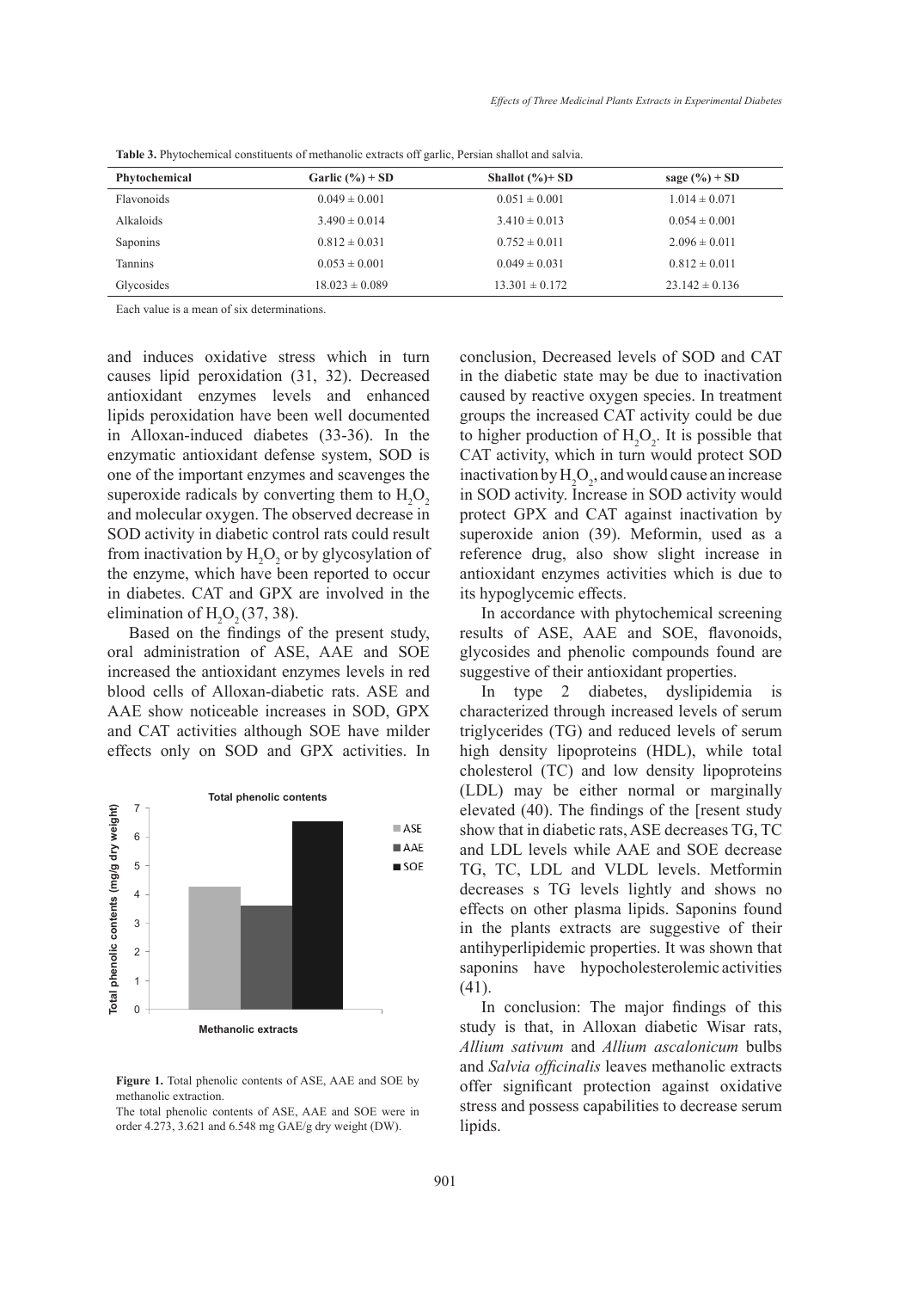#### **Acknowledgment**

The authors would like to thank the Cellular and Molecular Department of University of Tehran for financial support.

#### **References**

- (1) Halliwell B. Free radicals, antioxidants and human disease: cause or consequence? *Lancet* (1994) 344: 721-4.
- Chinopoulous V and Adam-Vizi V. Calcium, (2) mitochondria and oxidative stress in neuronal pathology. *FEBS J.* (2006) 273: 433-50.
- Rahimi R, Nikfar S, Larijani B and Abdollahi M. A (3) review on the role of antioxidants in the management of diabetes and its complications. *Biomed. Pharmacother*. (2005) 59: 365-73.
- (4) Vincent AM, Russell JW, Low P and Feldman EL. Oxidative stress in the pathogenesis of diabetic neuropathy. *Endocr. Rev*. (2004) 25: 612-28.
- Zhang XF and Tan BK. Antihyperglycaemic and (5) anti-oxidant properties of *Andrographis paniculata* in normal and diabetic rats. *Clin. Exp. Pharmacol. Physiol*. (2000) 27: 358-63.
- (6) Lin YF, Tsai HL, Lee YC and Chang SJ. Maternal vitamin E supplementation affects the antioxidant capability and oxidative status of hatching chicks. *J. Nutr*. (2005) 135: 2457-61.
- Davy G, Ciabattoni G, Consoli A, Mezzetti A, Falco (7) A, Santarone S, Pennese E, Vitacolonna E, Bucciarelli T, Costantini F, Capani F, Patrono C. *In-vivo* formation of 8-iso-prostaglandin F2a and platelet activation in diabetes mellitus: effects of improved metabolic control and vitamin E supplementation. *Circulation* (1999) 99: 224-9.
- (8) Kwiterovich Jr PO. Detection and treatment of elevated blood lipids and other risk factors for coronary artery disease in youth. *Ann. NY Acad. Sci*. (1995) 748: 343- 332.
- (9) Marcus AO. Lipid disorders in patients with type 2 diabetes mellitus. *Postgrad. Med*. (2001) 110:113-23.
- (10) Lee WL, Cheung AM, Cape D and Zinman B. Impact of diabetes on coronary artery disease in women and men. *Diabetes Care* (2000) 23: 962-8.
- $(11)$  Day C. Traditional plant treatments for diabetes mellitus: pharmaceutical foods*. Br. J. Nutr.* (1998) 80: 5-6.
- (12) Lau BHS. Suppression of LDL oxidation by garlic compounds is a possible mechanism of cardiovascular health benefit. *J. Nutr.* (2006)136: 765S-8S.
- (13) Augusti KT. Therapeutic values of onion (*Allium cepa* L.) and garlic (*Allium sativum* L.). *Indian J. Exp. Biol*. (1996) 34: 634-640.
- Amagase H, Petesch BL, Matsuura H, Kasuga S and (14) Itakura Y. Intake of garlic and its bioactive components*. J. Nutr*. (2001) 131: 955S-962S.
- Fattorusso E, Iorizzi M, Lanzotti V and Taglialatela- (15)

Scafati O. Chemical composition of shallot (*Allium ascalonicum* Hort). *J. Agric. Food Chem*. (2002) 50: 5686-90.

- $(16)$  Kiviranta J, Huovinen K and Hiltunen R. Variation of phenolic substances in onion. *Acta Pharm. Fennica* (1988) 97: 67-72.
- $(17)$  Lu YR and Foo LY. Salvianolic acid L, a potent phenolic antioxidant from *Salvia officinalis*. *Tetrahedron Lett.* (2001) 42: 8223-8225.
- Wang M, Li J, Rangarajan M, Shao Y, LaVoie EJ, (18) Huang TC and Ho CT. Antioxidative phenolic compounds from sage (*Salvia officinalis*). *J. Agric. Food Chem.* (1998) 46: 4869-4873.
- $(19)$  Cowan MM. Plants products as anti-microbial agents. *Clin. Microbiol. Rev*. (1999) 12: 564-582.
- $(20)$  Goh SH, Chuah CH, Mok JSL and Soepadmo E. *Malaysian Medicinal Plants for the Treatment of Cardiovascular Diseases.* Pelanduk Publication, Malaysia (1995) 162.
- $(21)$  Habtermariam S, Gray AI and Waterman RG. A new anti-bacterial sesquiterpene from *Premma oligotricha*. *J. Nat. Prod.* (1993) 5: 140-143.
- (22) Kumar S, Kumar D, Deshmukh RR, Lokhande PD, More SN and Rangari VD. Antidiabetic potential of *Phyllanthus reticulatus* in alloxan-induced diabetic mice. *Fitoterapia* (2008) 79: 21-23.
- (23) Kameswara Rao B, Kesavulu MM, Giri R and Appa Rao C. Antidiabetic and hypolipidemic effects of *Momordica cymbalaria* Hook. fruit powder in alloxandiabetic rats. *J. Ethnopharmacol.* (1999) 67: 103-109.
- (24) Aebi H. Catalase in method. In: Vergmeyer HU. (ed.) *Enzymatic Analysis*. Academic Press, New York (1974) 673.
- (25) Friedwald WT, Levy RI and Fredrickson DS. Estimation of the concentration of LDL-C in plasma without use of the preparative ultracentrifuge. *Clin. Chem.* (1972) 18: 449-502.
- $(26)$  Cliffe S, Fawer MS, Maier G, Takata K and Ritter G. Enzyme assays for the phenolic content of natural juices. *J. Agric. Food Chem*. (1994) 42: 1824-1828.
- (27) Allen A. H. Allen's commercial Organic Analysis. Vol. 9. Analysis of Analytical Methods Committee of Royal Society of Chemistry, New York City (1979) 156-239.
- (28) Henry TA. The Plant Alkaloids. Anmol Publications. New York City (1999) 6-466.
- (29) Brunner JH. Direct Spectrophotometer determination of saponin. *Anal. Chem.* (1984) 34: 1314-1326.
- (30) Strumeyer DH and Malin MJ. Condensed tannin in grain sorghum: isolation, fractionation and characterization. *J. Agric. Food Chem*. (1975) 23: 909-914.
- $(31)$  Vincent AM, Russell JW, Low P and Feldman EL. Oxidative stress in the pathogenesis of diabetic neuropathy. *Endocr. Rev.* (2004) 25: 612-28.
- $(32)$  Kaleem M, Asif M, Ahmed QU and Bano B. Antidiabetic and antioxidant activity of *Annona squamosa* extract in streptozotocin-induced diabetic rats. *Singapore Med. J.* (2006) 47: 670-5.
- (33) Sepici-Dincel A, Acikgoz S, Cevik C, Sengelen M, Yesilada E. Effects of *in-vivo* antioxidant enzyme